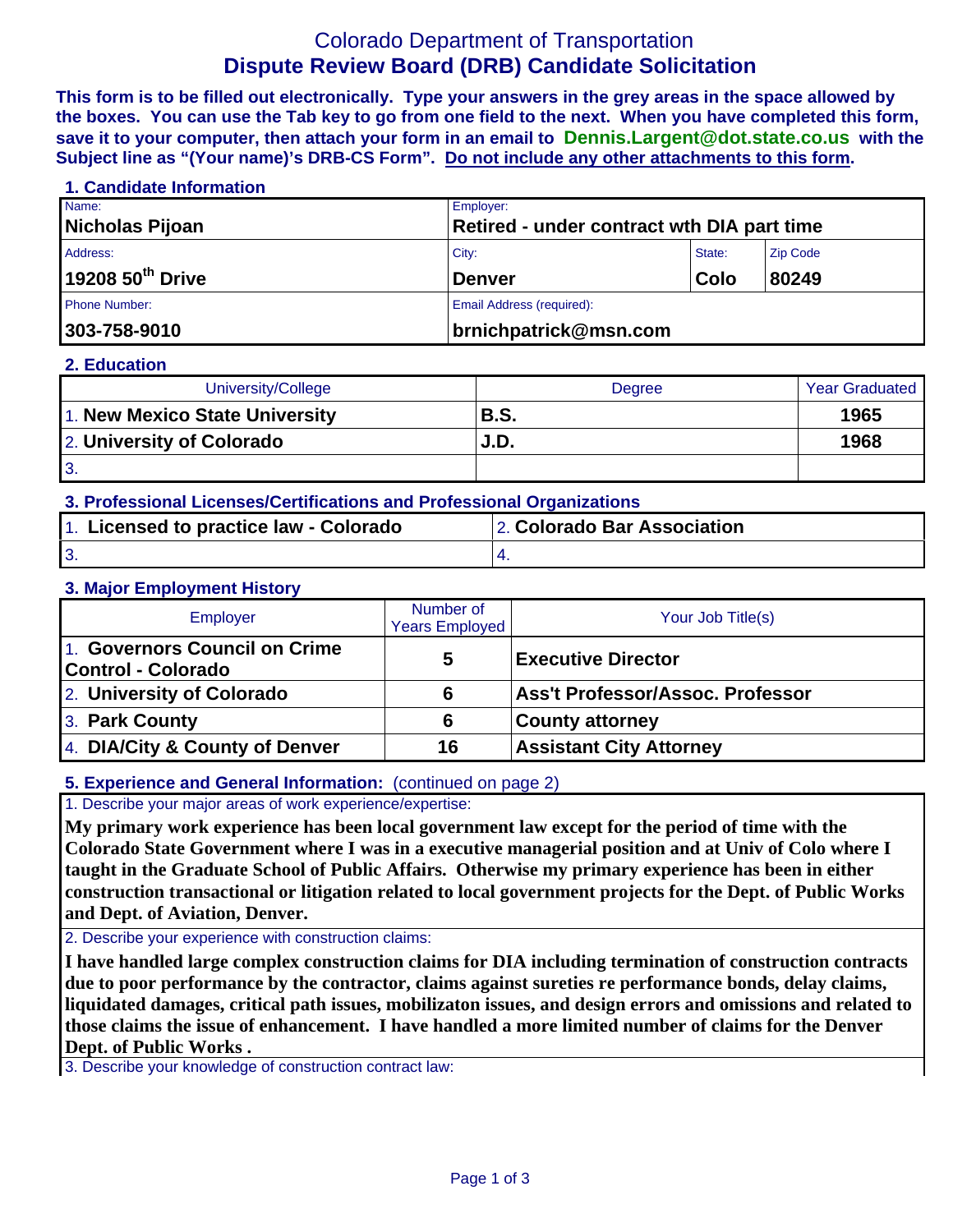**My knowledge of construction contract law is primarily through drafting construction contracts for DIA including design build and Construction Management/General Contractor contracts. I also have attended CLE seminars on construction law on an annual basis. I continue to review current changes in construction law and environmental law as it relates to construction law.**

### 4. Describe your experience with construction contract administration:

**For a period of approximately 5 years I was the only attorney physically located at DIA and therefore handled what I call triage for the DIA Engineering and Construction staff. This included on a regular basis issues of contract management, in particular progam management for construction projects at DIA. I worked with project managers to assist them in drafting change orders and determinaton of change or design issues. I handled subcontractor issues in projects where the subcontractors presented unique problem to our project managers. This also involved coordinating issues with the project designer or design engineers. In addition, this work involved assuring that insurance coverage was appropriate for the project, that bonding was in compliance with the project requirements, processing of subcontractor claims.**  5. Describe your construction field experience:

**Field experience is limited to the construction engineers and project managers taking me to the construction site to see whatever field conditions that may relate to the issues they have brought to me to review from a legal standpoint re compliance with specs, warranty issues, substantial completion and final completion issues, or just enlighten me on what is going on in the field re this particular project and contractor.** 

6. Describe your DRB (or arbitration) training, certification, and experience:

**I have not had any DRB or arbitration training other than trying to facilitate the settlement of cases on behalf of the City. I am not certified in this area.** 

7. Describe your employment/retirement status and availability to serve on a DRB and geographical area:

**I am under contract with DIA as special counsel to primarily handle construction contract issues and construction litigation, plus provide the benefit of my institutional memory. I work approximately 10 to 15 hours per week. I am generallly available to CDOT for DRB work on the East Slope counties of Colorado.**

DRB members are compensated as per Section 105.22 of the CDOT Specifications.

# **6. List Two References For Your Experience With Construction Claims**

| <b>Name</b>           | Title           | Organization   | <b>Phone Number</b> | <b>Email Address</b> |
|-----------------------|-----------------|----------------|---------------------|----------------------|
| <b>Arlene Dykstra</b> | <b>Director</b> | Den. City Atty | 720-913-3275        |                      |